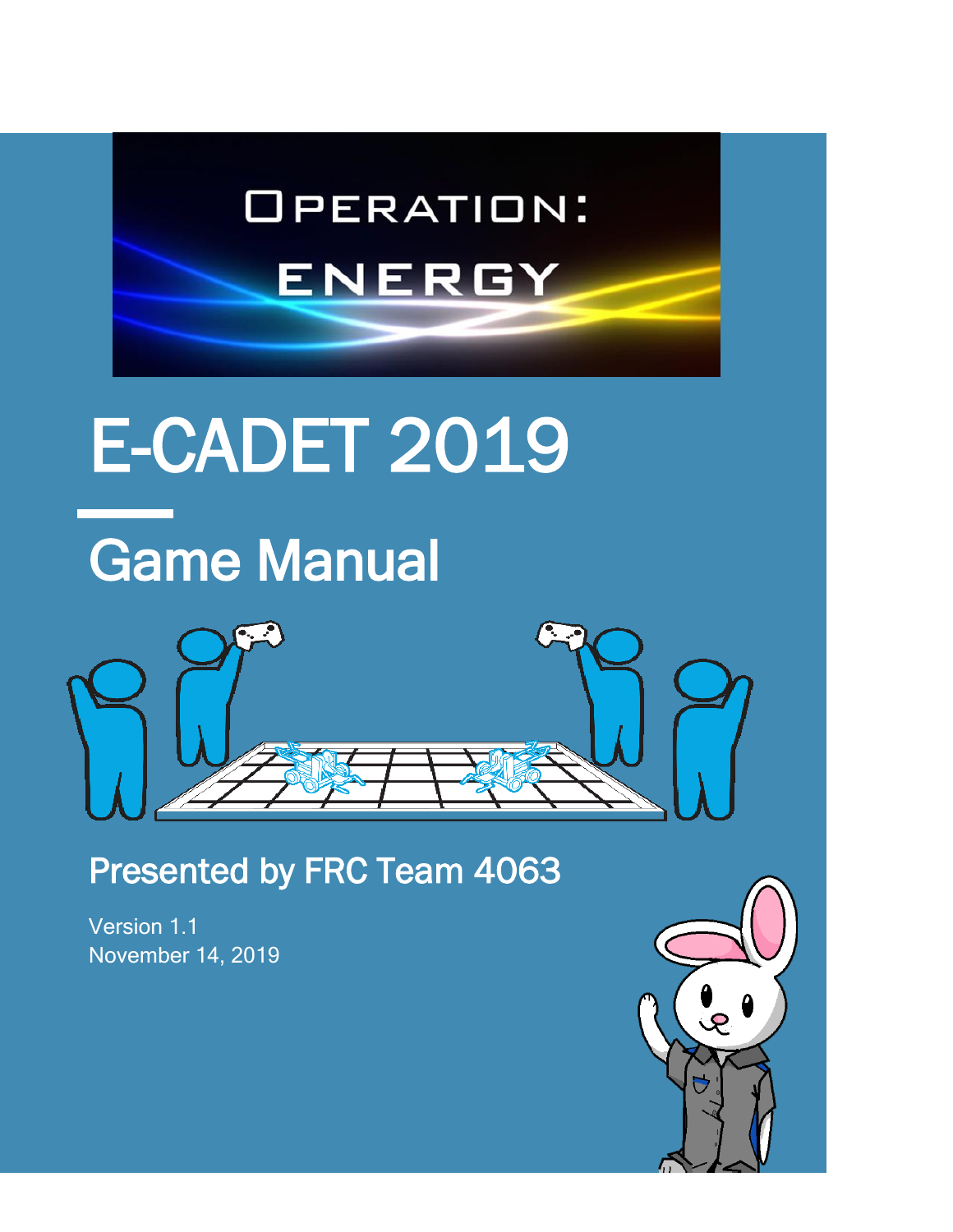# E-CADET 2019 Operation: Energy

# About the Program

Teamwork. Dedication. Passion. Fun.

These are the pillars of Del Rio's FIRST Robotics Competition Team 4063. In the pursuit of robotics excellence, 4063's members hold these values in all aspects of the team. It is also our team's goal to innovate STEM education and inspire the children of our community to pursue these same values.

Innovation and ingenuity are the hallmarks that turn youth into successful adults; it is up to all adults to develop ways to show today's younger students how they can be the next generation of STEM (Science, Technology, Engineering, and Mathematics) leaders who know how to work together to solve complex problems. The exploration of open-ended challenges provides students with firsthand experience and knowledge on how classroom techniques apply to the real world.

Working with robots in a competition format is a very powerful tool that holds the attention of young students, inspiring them to become skilled at math and science concepts through hands-on skills. The life skills of teamwork, collaboration, development of critical thinking, project management, and communication will serve well in the creation of a successful future workforce.

E-Cadet® is a program that promotes the pursuit of STEM-related education and career paths for all students.

The entirety of the game challenges and designs are created by Team 4063. It is our hope that every E-Cadet child earns the opportunity to practice teamwork, dedicate towards a common goal, develop a passion for problem-solving, and, most of all, have fun!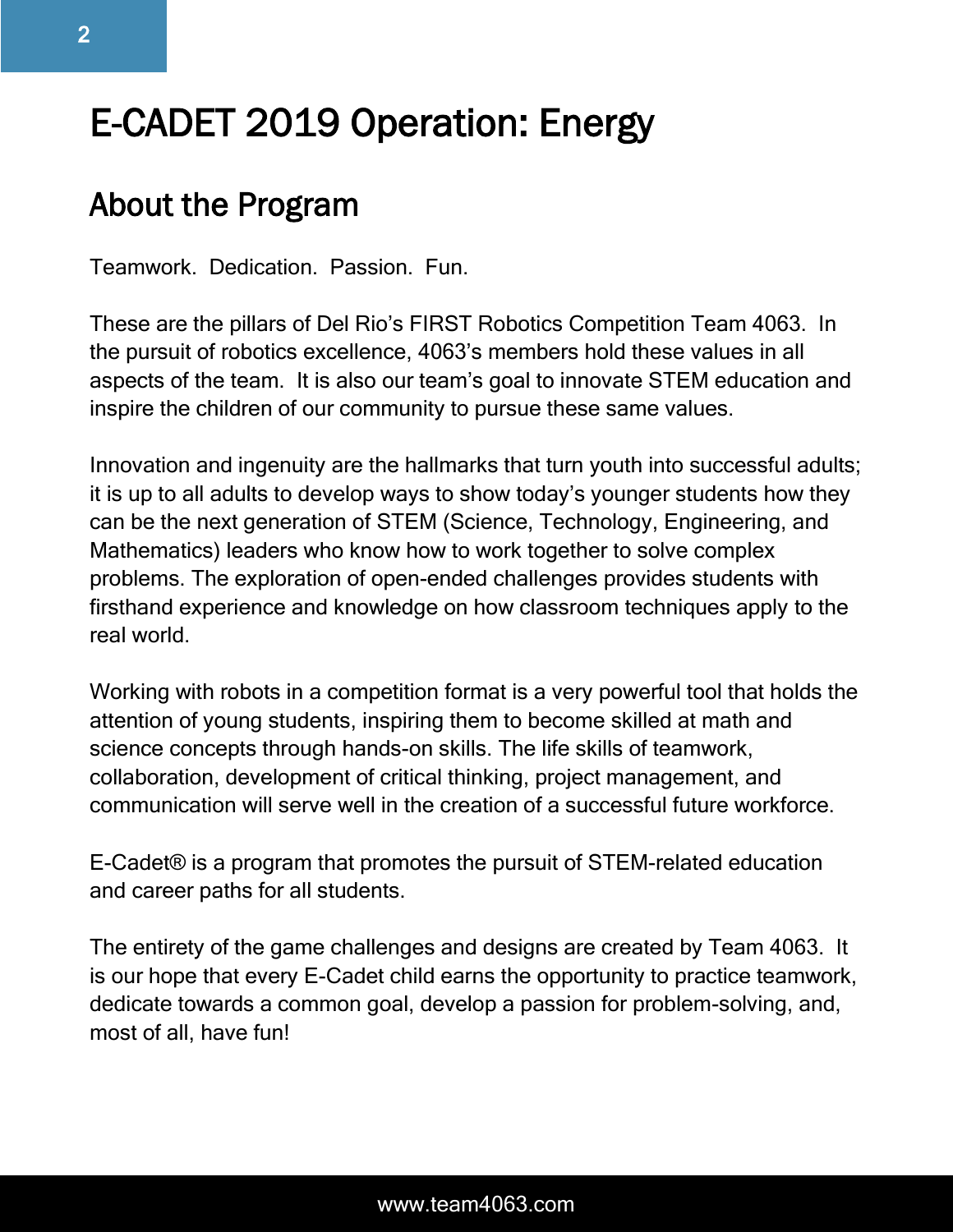#### THE COMPETITION

Each match will consist of four teams. Two will be assigned to the red alliance, while the remaining two teams will be assigned to the blue alliance.

# Saturday, November 16<sup>th</sup> - E-CADET Invitational

Practice matches take place throughout the day. Teams are randomly assigned to a set number of matches. A filler line is available for teams to play extra matches. Points do not count towards any awards.

# Saturday, December 7<sup>th</sup> - E-CADET Tournament

The tournament is divided into two parts:

- Qualification Matches
	- o Teams are randomly assigned to a set number of matches
	- o Points earned contribute toward overall ranking
	- o Schedule will be available prior to the opening ceremonies on the day of competition
	- $\circ$  In some cases, a team will be asked to play in an additional Qualifying Match, but will not receive any ranking points.
	- o Teams are ranked based on total Ranking Points (2 per win, 1 per tie, 0 per loss). Combined scores across all matches (Total Points) will be used as a tiebreaker in rankings. In the unlikely event a tie is still present, the highest match score between the two teams will be used, then the next highest match score and so on. In the event a tie is still present, the captains will play Rock-Paper-Scissors.
- Playoff Matches
	- o Teams choose each other to create alliances
	- o Alliances play best two-out-of-three in a bracket-style playoff
	- $\circ$  In the event of a match tie, the match will be replayed.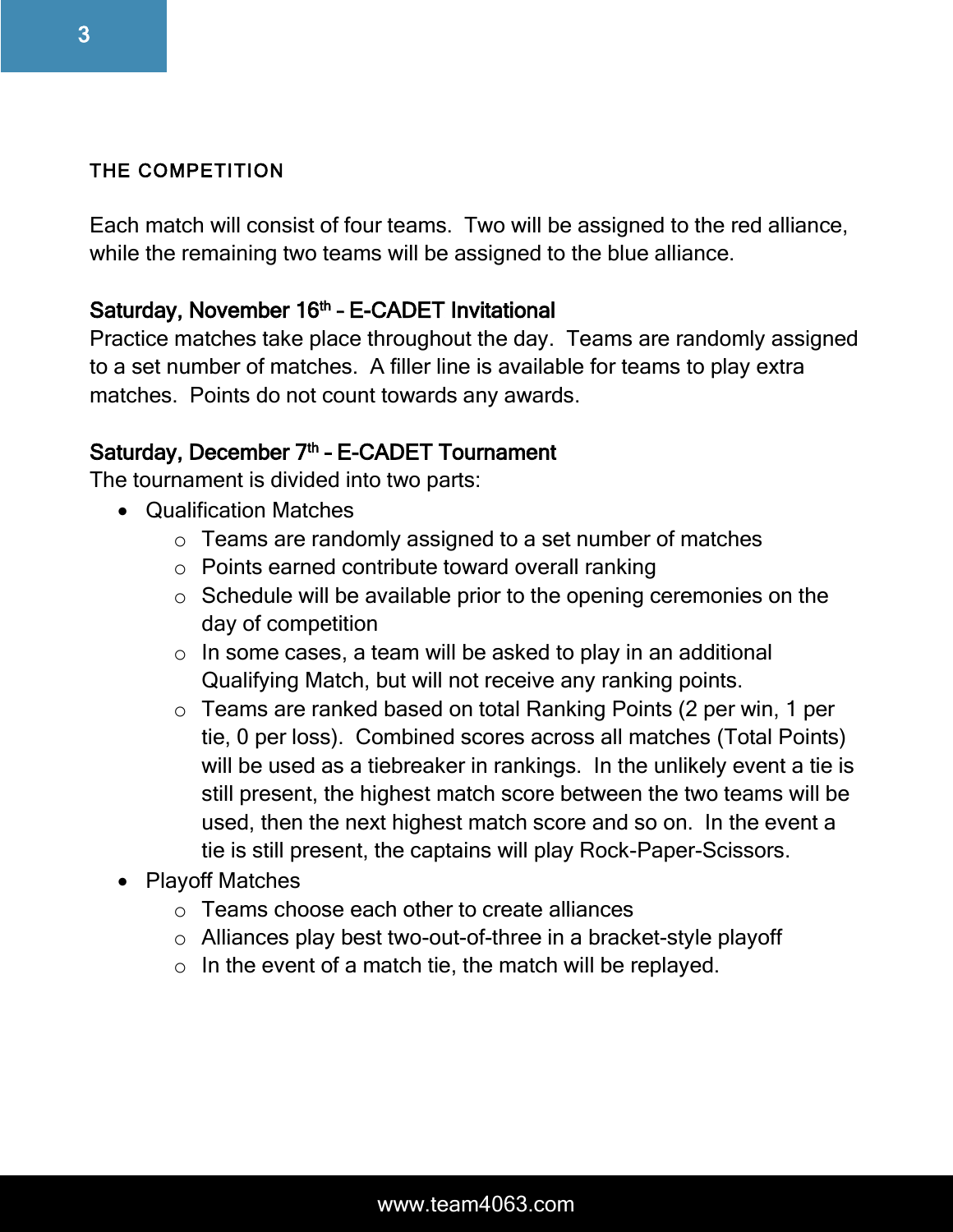# THE OBJECTIVE

On a distant planet, two spacecrafts have landed. Among the planet's rarest resources are special Spheres. To continue research, each spacecraft will need two things: energy and air.

The robot's primary task is to transport Spheres from the Loading Stations to the Converters. Spheres can be transformed into either Hydrogen or Oxygen.

At the center of this planet is the rarest of resources: the Power Cube. Control of the Power Cube is highly desired.

# THE GAME

Each match is divided into two periods.

# Power Outage (15 seconds)

The robot may be controlled using ONE of the following methods:

- Autonomously (pre-programmed), or
- Controlled by the Driver, who cannot view the field during the Power Outage. The Co-pilot assists through verbal or sign communication only. Drivers may be turned facing 180 degrees away from the field or may wear a mask (Driver preference). Masks will be inspected by referees prior to each match. Only the co-pilot may communicate with the driver.

Each robot may be preloaded with a Bonus Sphere, which can be deposited for extra points during the Power Outage.

There will be a five second buffer period between Power Outage and Tele-op. No driving may take place during this period.

# Tele-op (1 minute 45 seconds)

All drivers may control their robots as normal.

Each alliance has multiple opportunities to score:

- Deposit as many Spheres as possible into the Tubes
- Control the Power Cube by the end of the match
- Return to the Dock by the end of the match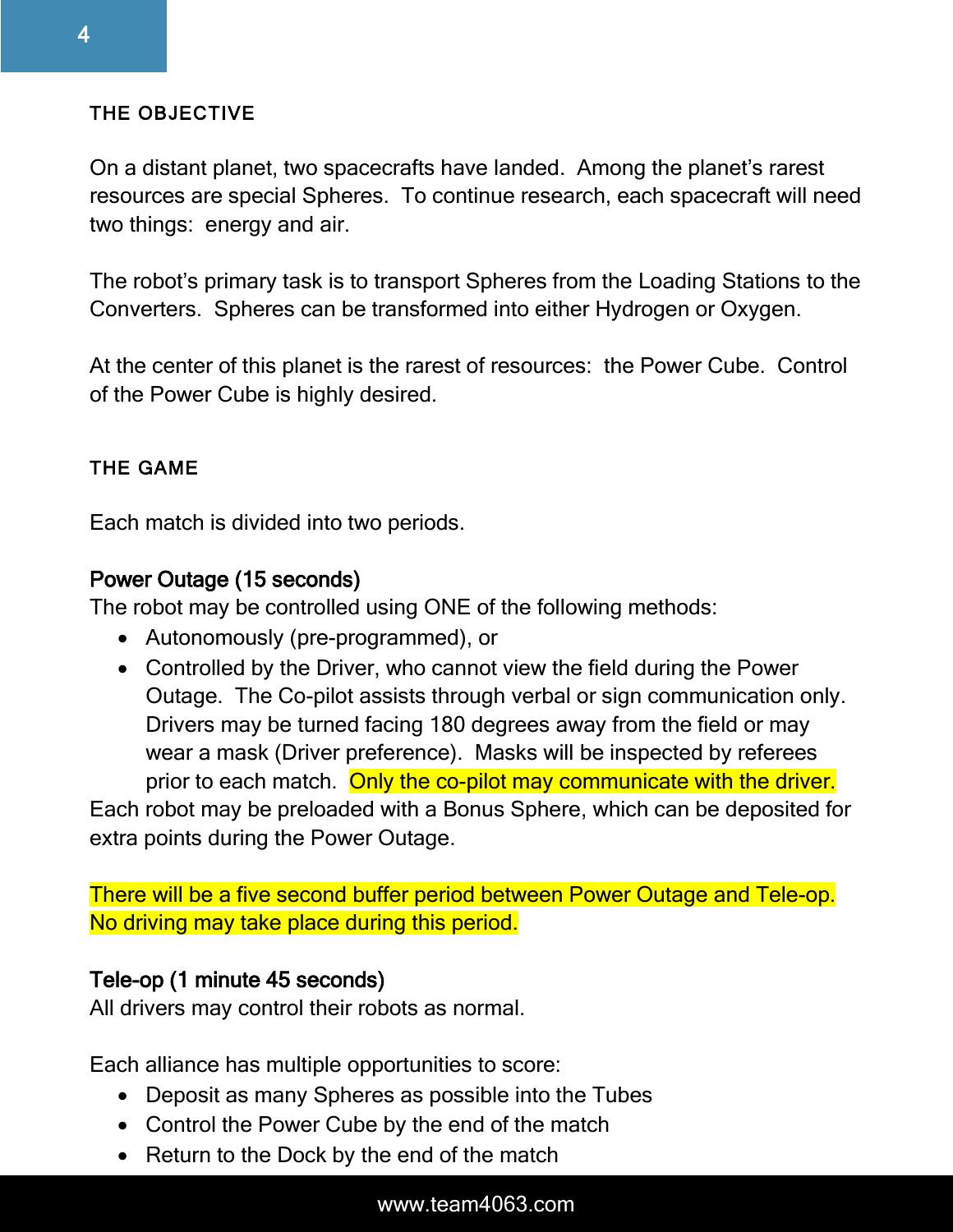#### SCORING CHART

|                     | Objective                    | Score                |
|---------------------|------------------------------|----------------------|
| <b>Power Outage</b> |                              |                      |
|                     | Sphere in Hydrogen           | 5 points per Sphere  |
|                     | Tube                         |                      |
|                     | Sphere in Oxygen Tube        | 10 points per Sphere |
| Tele-op             |                              |                      |
|                     | Sphere in Hydrogen           | 1 point per Sphere   |
|                     | Tube                         |                      |
|                     | Sphere in Oxygen Tube        | 3 points per Sphere  |
|                     | <b>Control of Power Cube</b> | 12 points            |
|                     | <b>Return to Dock</b>        | 5 points per Robot   |

\*\*\* Points will only be scored at the end of Power Outage and Tele-op \*\*\* \*\*\* "Control of Power Cube" and "Return to Dock" are judged at referee's discretion. \*\*\*

#### THE FIELD (NOT SHOWN: THERE ARE TWO SPHERE DELIVERY RAMPS PER ALLIANCE)



Hydrogen Tubes are designated by a (+) symbol and have longer entry points in the Converters than Oxygen Tubes (-).

#### www.team4063.com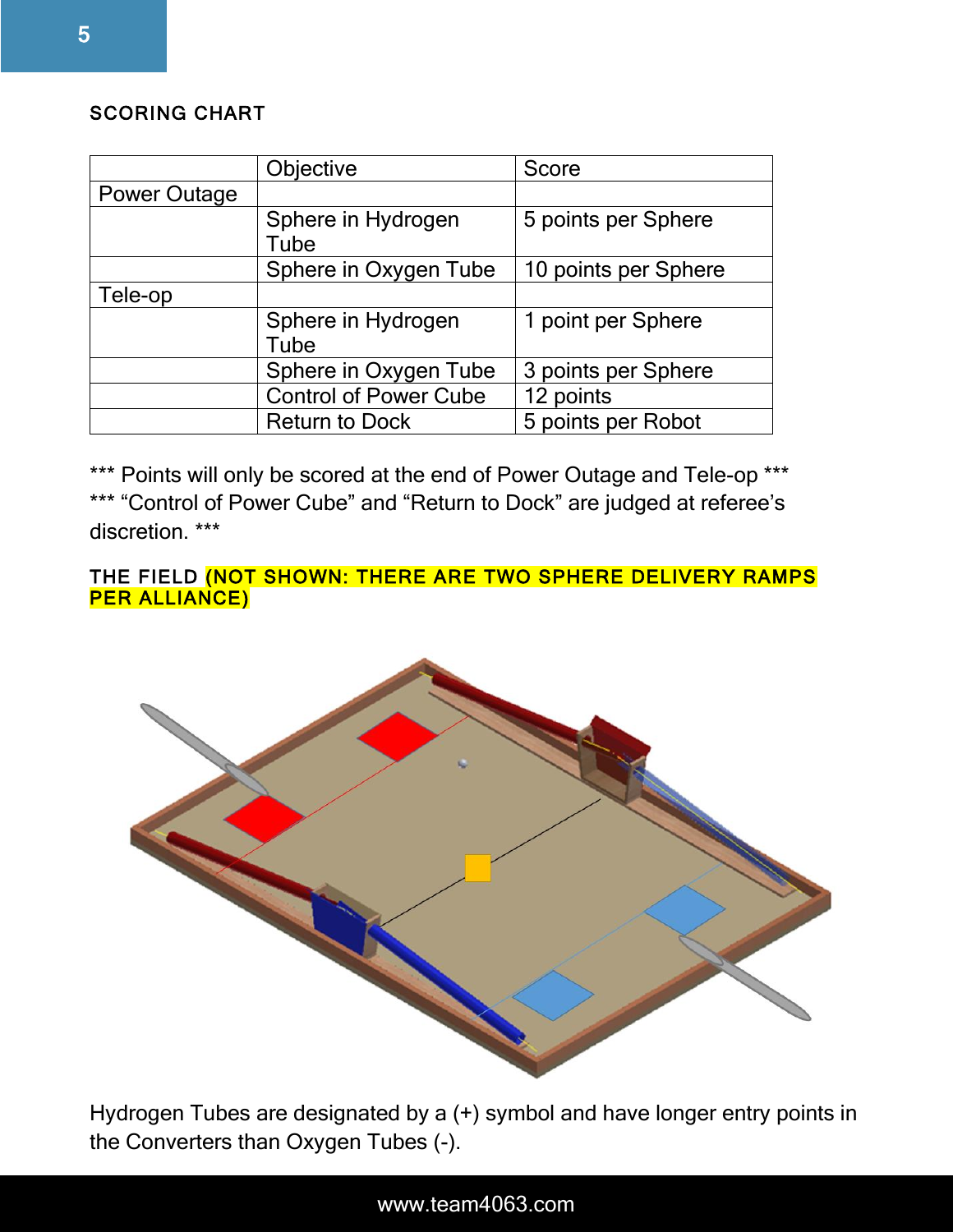#### GAME PLAY RULES

Referees have the ultimate authority during the competition. Their rulings are final.

#### The referees will not review any recorded replays of any kind.

Any questions for the referees must be brought forward by a student team member within the time period of two (2) matches or immediately after the score is announced of a Finals Match by standing in the designated question box.

When reading and applying the various rules in this document, please remember that common sense always applies in the challenge.

<G1> Do not enter the opposing alliance's loading zone for more than 5 seconds. Entry for longer than 5 seconds will result in a penalty per second over the limit. "Entry" means any part of the robot.

<G2> Power Cubes may not enter any alliance's loading zone at any time. If any part of the Power Cube is in a loading zone at the end of the match, then it will not be scored. The Power Cube may not be fully be controlled by any robot at any time. Examples include picking up the Power Cube or one robot enclosing it from opponent access. The definition of "controlled" is at the referees' discretion.

<G3> Alliance shall include one Driver, one Co-pilot, and one Coach (Adult) from each team. Teams with only one Student member are granted an allowance to use only one Driver (per match), however, for a variety of reasons we do discourage single student teams and strongly encourage all teams to have multiple Student members.

<G4> During a Match, the Drivers and Coaches must remain in their designated zone. No one beyond the Drivers, Co-pilots, and Coaches, and event personnel are allowed near the field during a match. First violation is a warning while repeated violations may result in disqualification.

<G6> Drivers are prohibited from making intentional contact with any Game Object, Field Element or Robots during a Match. Any intentional contact will

#### www.team4063.com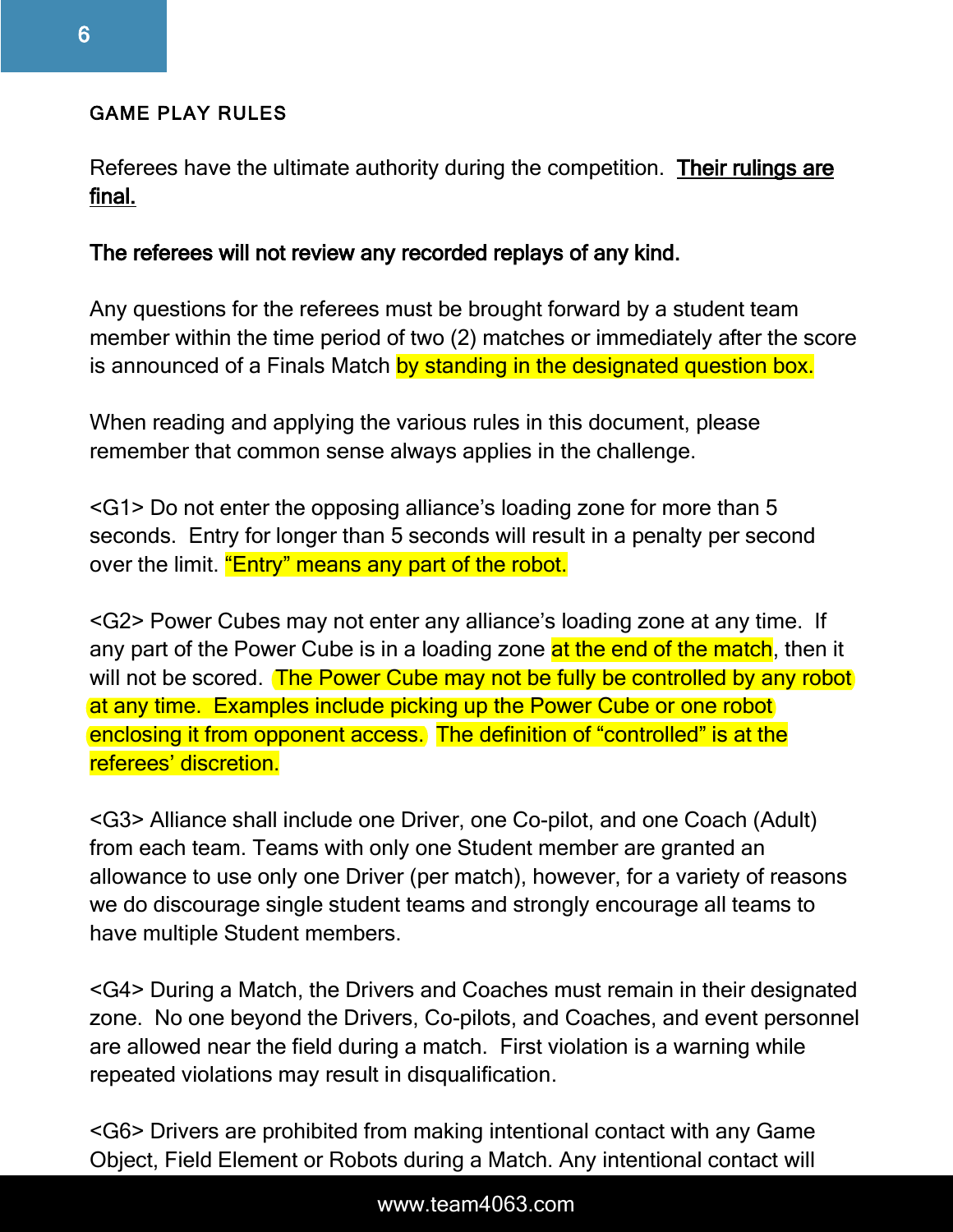

result in a point penalty. Accidental contact will not be penalized, unless the contact directly impacts the final outcome of the match. This type of accidental contact may result in penalties.

<G7> During a Match, Robots may be operated only by the Driver and spheres may only be launched by the co-pilot. Violations of this rule will result in a warning for minor offenses that do not affect the match. Teams who receive multiple warnings may also receive penalties at the Head Referee's discretion.

<G8> Game Objects that leave the playing field will be promptly returned to the playing field at the location nearest the point at which they exited by field judge(s) only.

<G9> Robots may not intentionally detach parts during any Match, or leave mechanisms on the field. If an intentionally detached component or mechanism affects game play the team shall be disqualified at the referee's discretion.

<G10> Robots must be designed to permit easy removal of Spheres from any grasping mechanism without requiring that the Robot have power after the Match.

<G12> There are no time-outs in any matches.

<G13> All teams are expected to conduct themselves in a respectful and professional manner while competing in events. It is important that we all exhibit Gracious Professionalism when dealing with any difficult situations that may present themselves in both the challenge and life in general.

<G14> If a Robot goes completely out-of-bounds (outside the playing field), tips over, or otherwise needs assistance, the Driver may not retrieve and reset the robot. Only Co-Drivers may do so. In the process of resetting, they must move the Robot such that it is touching the field perimeter.

This rule is intended to help teams keep their robots functional during the match. It is not intended for teams to use as part of a strategy to gain an advantage in a match. If referees see teams intentionally or repeatedly reset, they may be disqualified in each match they do so.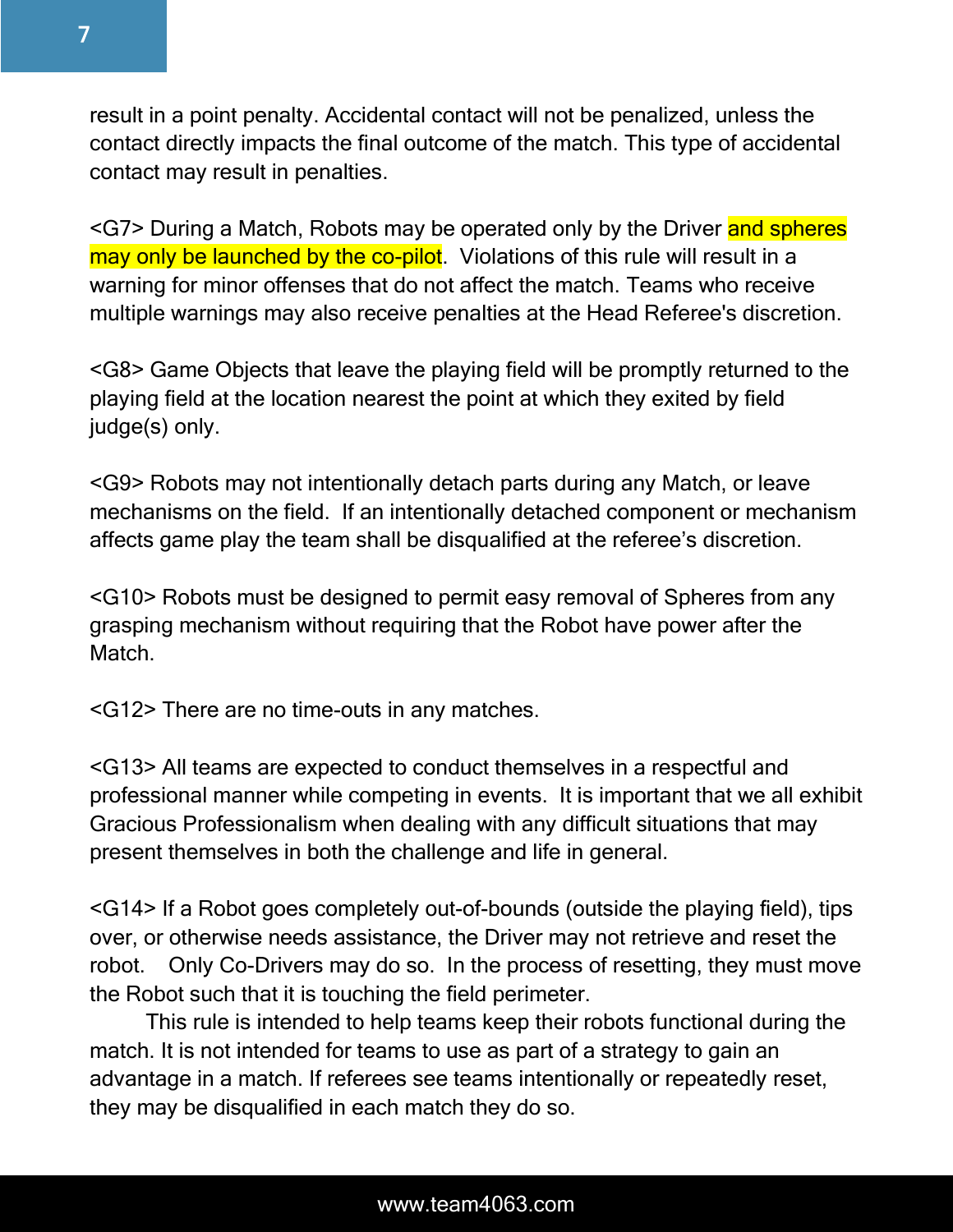<G16> All rules in this manual are subject to changes. We do not expect any major changes to take place, however we do reserve the right to make changes and any changes to the rules will be made available to all teams.

# ROBOT RULES

Robot - An vehicle designed and built by a VEX IQ Challenge team to perform specific tasks while competing. The robot can be constructed using only the VEX IQ platform parts. No other parts will be allowed on the Robot. Prior to participating in the competition, each Robot is subject to an inspection at the discretion of event personnel. Every team should use the rules below as a guide to pre-inspect their Robot and ensure that it meets all requirements.

<R1> The team's Robot must pass Hardware inspection before being allowed to compete in any Matches. Noncompliance with any Robot design or construction rule may result in disqualification of the Robot at an event.

<R2> The following types of mechanisms and components are NOT allowed:

- a. Those that could potentially damage playing field components.
- b. Those that could potentially damage other competing robots.
- c. Those that pose an unnecessary risk of entanglement.

<R3> At the start of each Match, the Robot must satisfy the following constraint: Only touching the Floor within a Starting Box.

<R4> Robots may be built ONLY from Official Robot Components from the VEX IQ product line unless otherwise specifically noted within these rules.

- a. During inspections if there is a question about whether something is an official VEX IQ component, a team will be required to provide documentation to an inspector, which proves the component's source. Such types of documentation include receipts, part numbers, or other printed documentation.
- b. Only the VEX IQ components specifically designed to be used for Robot construction are allowed.
- c. Products from the VEX Robotics Design System or VEXpro product line can be used for robot construction. Products from the VEX product line that are also cross listed as part of the VEX IQ product line are legal.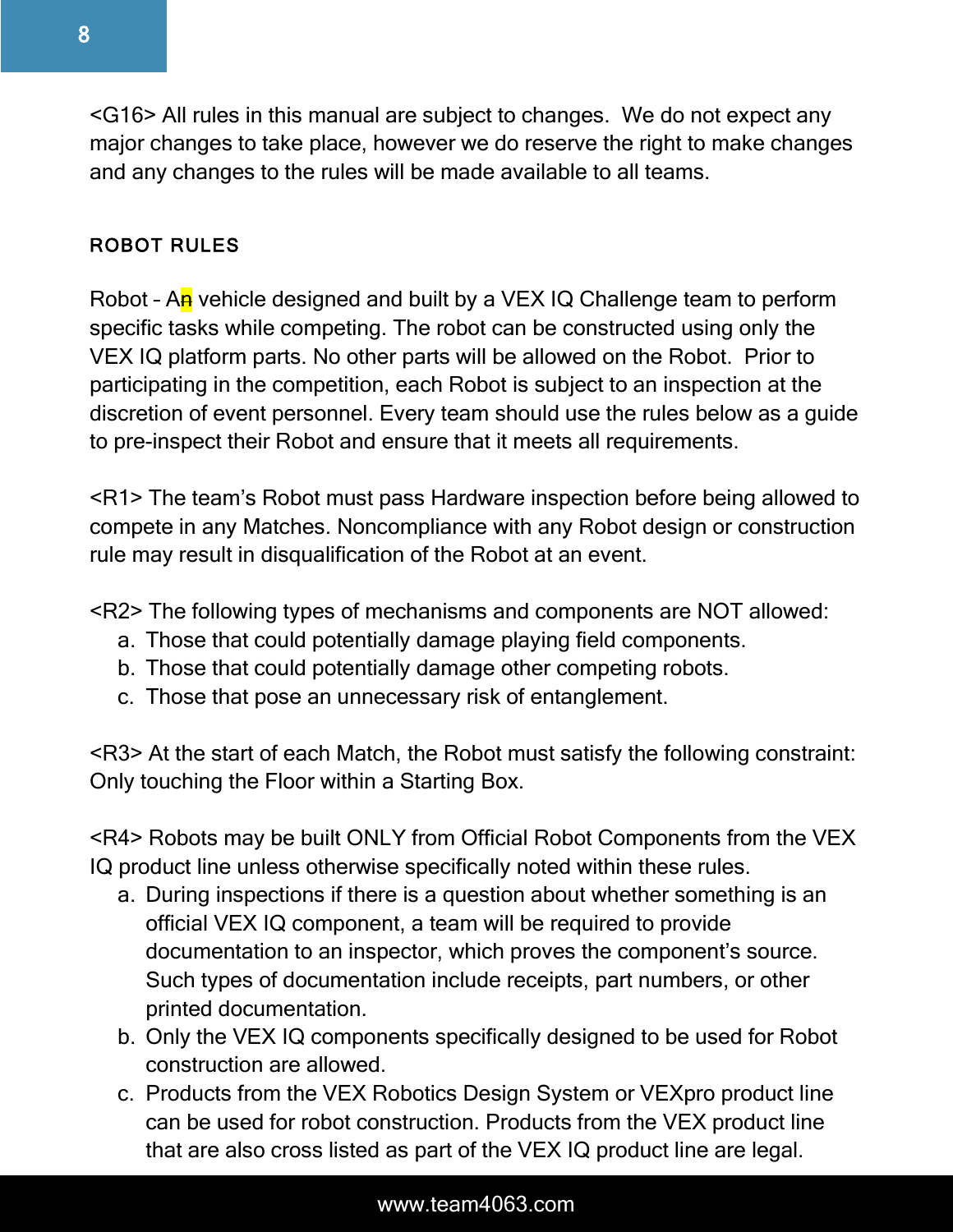- d. Official Robotics Components from the VEX IQ product line that have been discontinued are still legal for competition use.
- e. Rubber bands of less than ½" wide and .125" thick are legal in any quantity.
- f. Teams may add non-functional decorations if these do not affect the robot performance in any significant way or affect the outcome of the match.
- g. Robots must use ONLY one (1) VEX IQ Robot Brain.

<R5> The only allowable sources of electrical power for a VEX IQ Challenge Robot is any single (1) VEX IQ Battery Pack

a. Additional batteries cannot be used on the robot (even ones that aren't connected).

<R6> Parts may NOT be modified.

- a. Examples of modifications include, but are not limited to, bending, cutting and painting. In general, VEX IQ components should be considered sacred, and not be modified in any way.
- b. <R7ii> is an exception to this rule.

# SAFETY RULES

<S1> If at any time the Robot operation or team actions are deemed unsafe or have damaged the Field Elements or Scoring Objects, by the ruling of the referees, the offending team may be Disqualified. The Robot will require reinspection before it may again take the field.

<S2> Students should exemplify safe procedures on and off the playing field. Horseplay and running are NOT allowed during the event. Failure to comply with this rule can invalidate the offending team from qualifying for awards.

<S3> No food or drinks are allowed in the pits or in the match area.

\*\* All offenses will be handled on a case-by-case basis. \*\*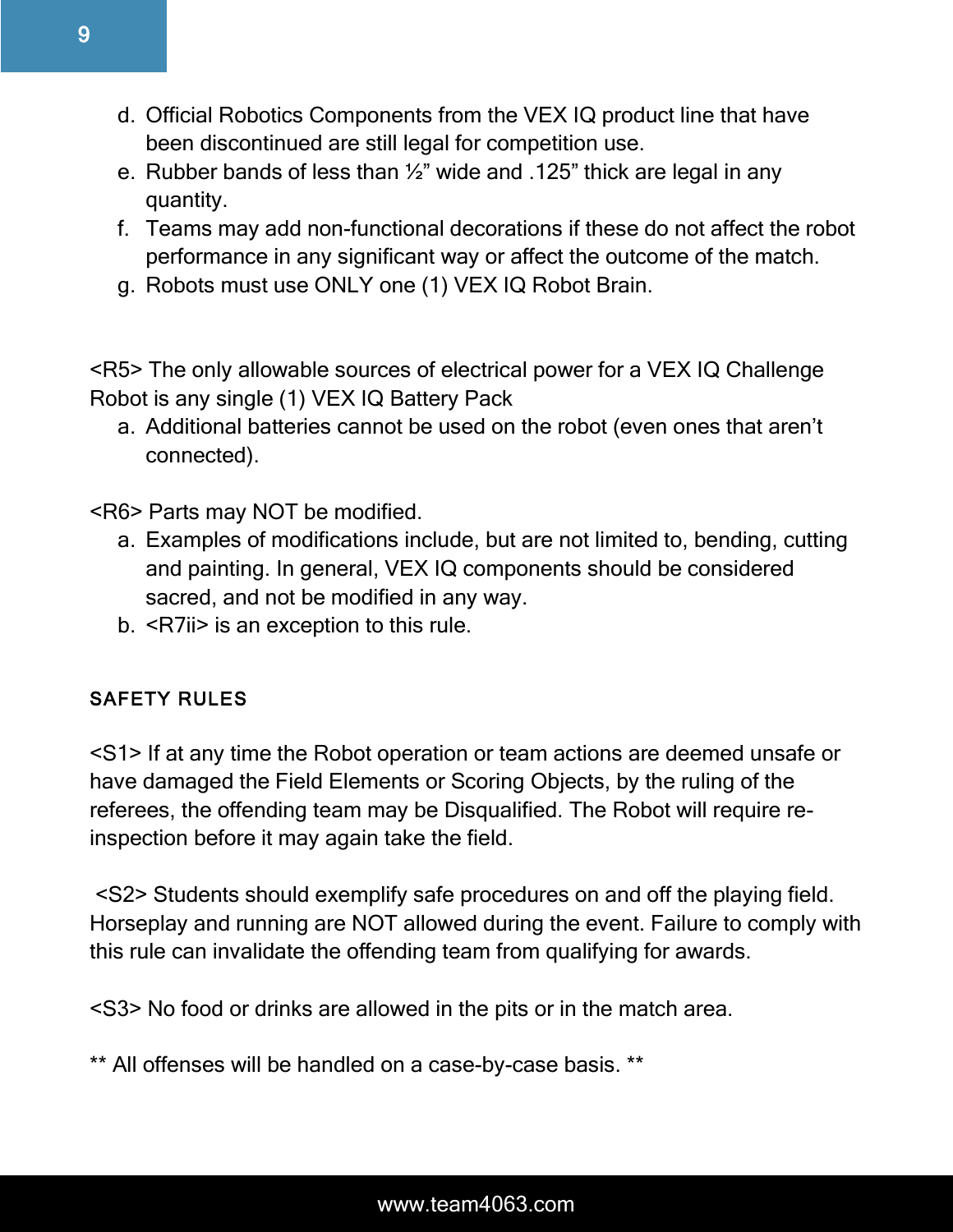#### VOCABULARY

Adult – Anyone not meeting the definition of Student.

Alliance – A pre-assigned grouping of two teams that work together.

Alliance Score – Points scored in a Match awarded to both robots.

Power Outage period – 15 second period non-driver controlled robot where the robot responds exclusively by a program or by communication between the Driver and Co-Driver while the driver is facing 180° relative to the field.

Bonus Sphere – Pre-loaded Sphere scored during the Power Outage

Coach – The adult leader of the Drive Team

Co-Pilot – A Student team member assisting, but not controlling the Robot.

Disqualification – A penalty applied to a team for a behavioral violation. A team who is Disqualified in a Match receives zero (0) points. At the head referee's discretion, repeated violations and Disqualifications for a single team may lead to its Disqualification for the entire event.

Dock – Any of the four indicated zones on the field. Each team must start within the colored tile that they have been assigned for that particular match.

Drive Team – The two student members of the team who are the Driver and Co-Pilot for a particular match. It is strongly encouraged that all students have the opportunity to be part of the Drive Team at each event.

Driver – A Student team member responsible for operating and controlling the Robot.

Driver Station – The region located behind each team's half of the short wall, where the Drivers must remain during the Match.

End Game – The last thirty (30) seconds of the tele-op period. An alarm will sound to designate these final 30 seconds.